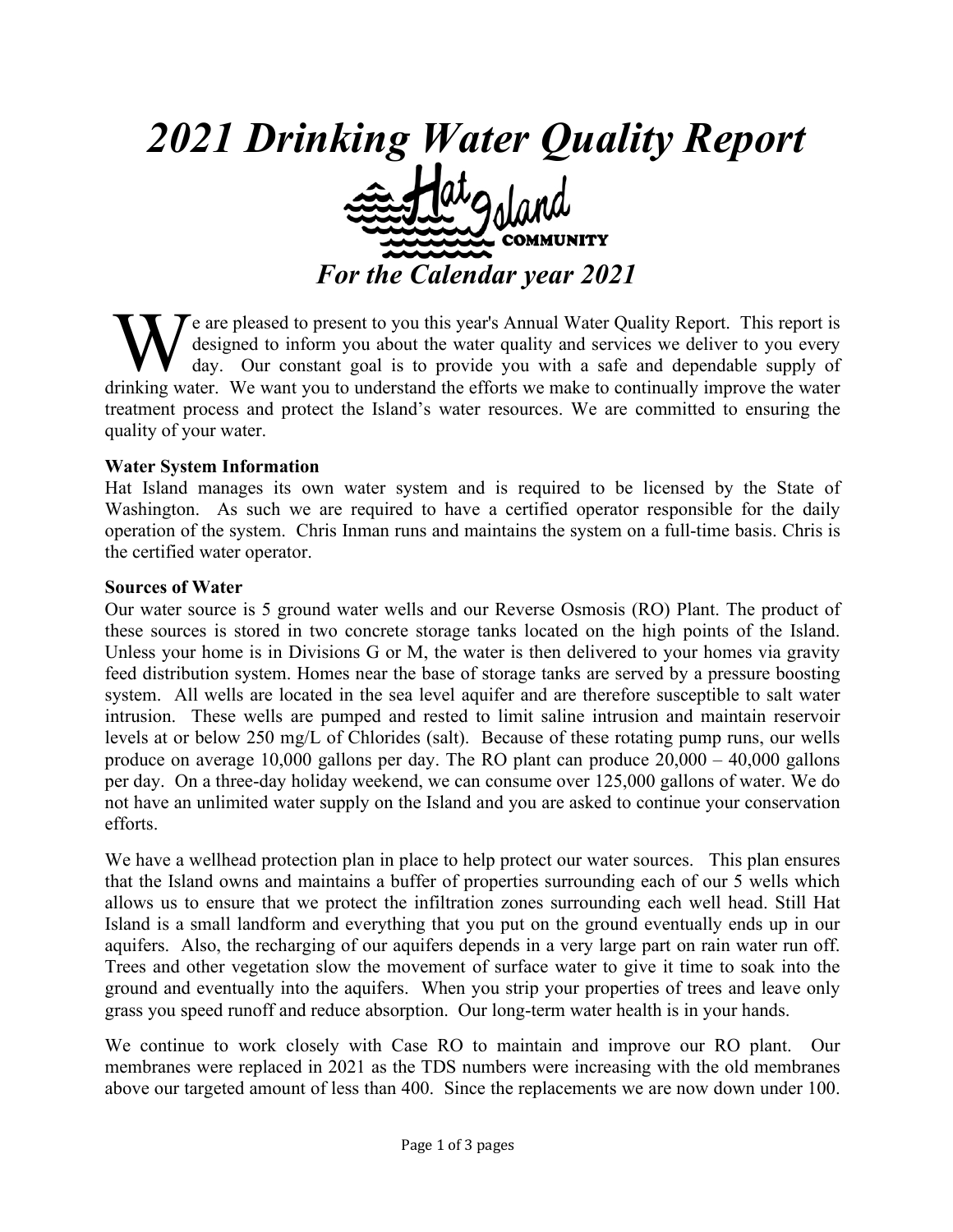We did get 9 years of use from our old membranes which far exceeds the expected life of 5 years. The Aqua Boll filter which has replaced the sand pre filters is now certified by the state thanks to Gray and Osbourne. The RO is still running on a diesel generator so the amount of water produced in 2021 was ~60% of what we would normally produce. The PUD did not get us a new cable in 2021. The PUD has selected a site for the new cable and is now going through the permitting process but it still looks like 2023 at the earliest for a new cable. Until we get a new cable, we will be running the RO at a reduced amount.

In 2021 we are in compliance with all state requirements.

# **Detected Containments and Missed Samples**

During 2021 all required samples were submitted and no samples exceeded regulatory limits. Besides the normal monthly tests for Arsenic, Coliform and E. Coli we performed Herbicide for the RO and Nitrate for both the wells and RO.

## **Arsenic Abatement Program**

Because our wells have a level of naturally occurring arsenic which exceeds federal limits, we must treat the product of our fresh water wells to remove it. We do so by adding Ferric Chloride (iron) to our well water before it is filtered. The arsenic bonds with the iron and this iron is then removed via filtration. The average arsenic content of our treated well water during 2021 was 0.0068 Mg/ml. The maximum acceptable contaminate level is 0.01Mg/ml.

Our RO product has only a .001 trace of arsenic. When we combine that water with our fresh water well product the amalgamated water has an arsenic level of around .0056.

# **Water Use Efficiency**

Washington State regulations require us to set conservation goals for our water consumption. To encourage conservation, we have a tiered usage billing structure. Tiered fees and continued emphasis on conservation are being used to drive down per hook-up usage.

The State has an unaccounted water goal for community water systems of 10% through leaks and unmeasured uses. This is the goal for larger water producers. We are a smaller water producer and as such are working on meeting a 20% goal

We will continue to search for and repair small leaks in our distribution system and we only install new services and make repairs using schedule 80 pipe instead of the lower quality schedule 40 pipe with which the system was initially installed. These and other improvements support our commitment to keeping our water system the best that it can be.

You can help conserve water as well.

Be sure that when you leave the island, you shut off the water system at the meter. Even the smallest of leaks when left for weeks or months can consume a huge amount of water. We have three types of water loss. They include: Authorized Unmetered Use (flushing stand pipes, fire department, road maintenance, main line repairs), Unauthorized Unmetered Use (use of standpipes for personal use), and Water Leaks. We are now keeping better track of Authorized Unmetered use such as keeping track of how much we refill the fire trucks, recording the amount